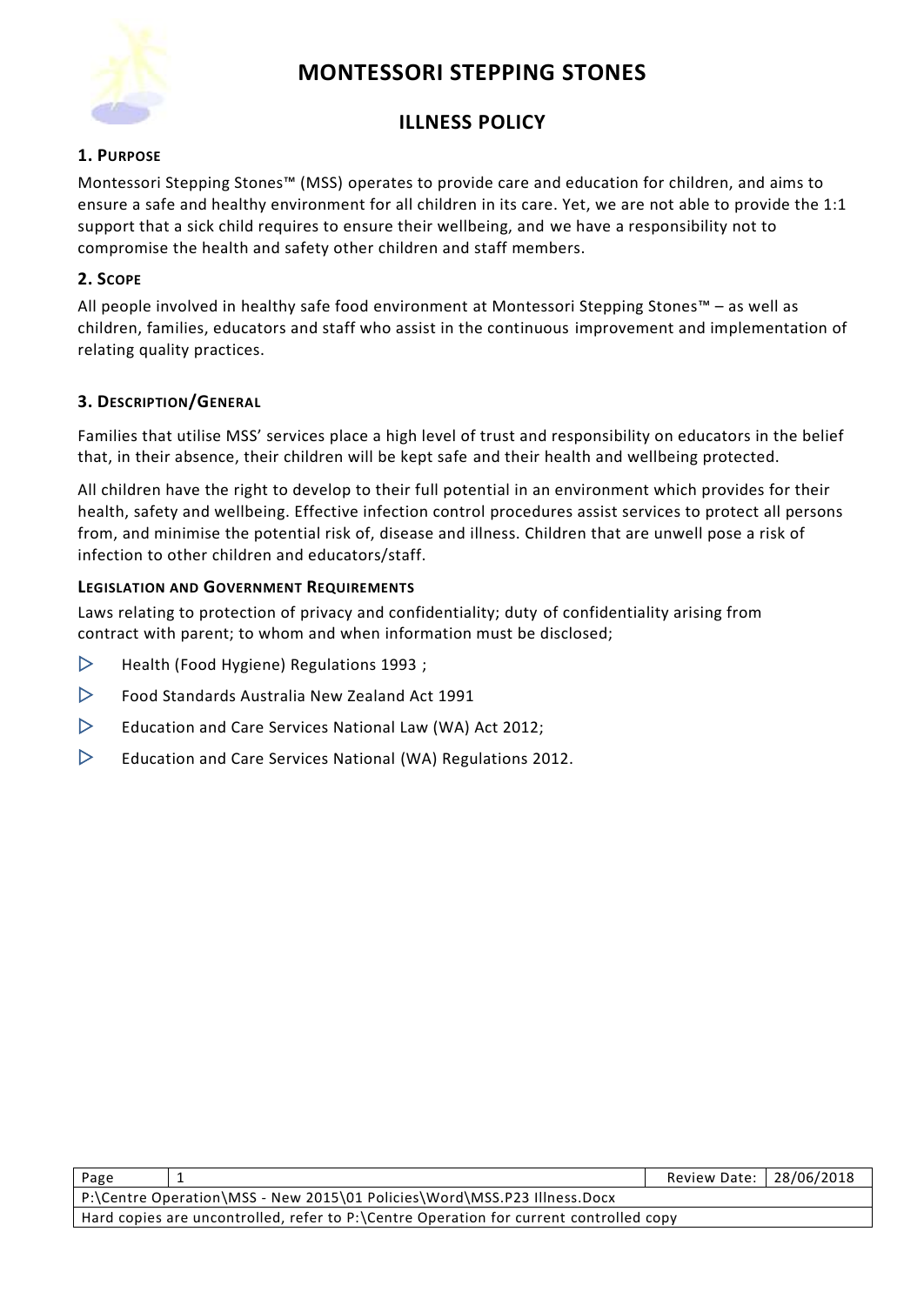

# **National Law and Regulations**

| Description<br>Law    |                                                                                                                                                            |  |
|-----------------------|------------------------------------------------------------------------------------------------------------------------------------------------------------|--|
| Section $3(1,2)$      | 1) For the purposes of this Act, the local application provisions of this Act are                                                                          |  |
|                       | the provisions of this Act other than the Education and Care Services National                                                                             |  |
|                       | Law set out in the Schedule.                                                                                                                               |  |
|                       | (2) In the local application provisions of this $Act - Education$ and Care                                                                                 |  |
|                       | Services National Law (Western Australia) means the provisions                                                                                             |  |
| 167(1)(2)             | Offence relating to protection of children from harm and hazards                                                                                           |  |
|                       | (1) The approved provider of an education and care service must ensure that<br>every reasonable precaution is taken to protect children being educated and |  |
|                       | cared for by the service from harm and from any hazard likely to cause injury.                                                                             |  |
|                       | (2) A nominated supervisor of an education and care service must ensure that                                                                               |  |
|                       | every reasonable precaution is taken to protect children being educated and                                                                                |  |
|                       | cared for by the service from harm and from any hazard likely to cause injury.                                                                             |  |
| Regulation            |                                                                                                                                                            |  |
| 85                    | Incident, injury, trauma and illness policies and procedures                                                                                               |  |
| 86                    | Notification to parents of incident, injury, trauma and illness                                                                                            |  |
| 87                    | Incident, injury, trauma and illness record                                                                                                                |  |
| 88                    | Infectious diseases                                                                                                                                        |  |
| 98                    | Telephone or other communication equipment                                                                                                                 |  |
| 99                    | Children leaving the education and care service premises                                                                                                   |  |
| 103-106               | Premises, furniture and equipment to be safe, clean                                                                                                        |  |
|                       | and in good repair                                                                                                                                         |  |
| 104                   | Fencing                                                                                                                                                    |  |
| 105                   | Furniture, materials and equipment                                                                                                                         |  |
| 106                   | Laundry and hygiene facilities                                                                                                                             |  |
| 161-162               | Medical conditions policy to be provided to parents                                                                                                        |  |
| 168(2)(b),(c),(d),(m) | Education and care service must have policies and procedures                                                                                               |  |
|                       | (2) Policies and procedures are required in relation to the Following                                                                                      |  |
|                       | (b) incident, injury, trauma and illness procedures complying with regulation                                                                              |  |
|                       | 85;                                                                                                                                                        |  |
|                       | (c) dealing with infectious diseases, including procedures complying with<br>regulation 88;                                                                |  |
|                       | (d) dealing with medical conditions in children, including the matters set out                                                                             |  |
|                       | in regulation 90;                                                                                                                                          |  |
|                       | (m) the acceptance and refusal of authorisations;                                                                                                          |  |
| 170                   | Policies and procedures to be followed                                                                                                                     |  |
| 174                   | Time to notify certain circumstances to Regulatory Authority                                                                                               |  |
| 177(b)(c)             | Prescribed enrolment and other documents to be kept by approved provider                                                                                   |  |

| Page                                                                                   |  | Review Date:   28/06/2018 |  |
|----------------------------------------------------------------------------------------|--|---------------------------|--|
| P:\Centre Operation\MSS - New 2015\01 Policies\Word\MSS.P23 Illness.Docx               |  |                           |  |
| Hard copies are uncontrolled, refer to P:\Centre Operation for current controlled copy |  |                           |  |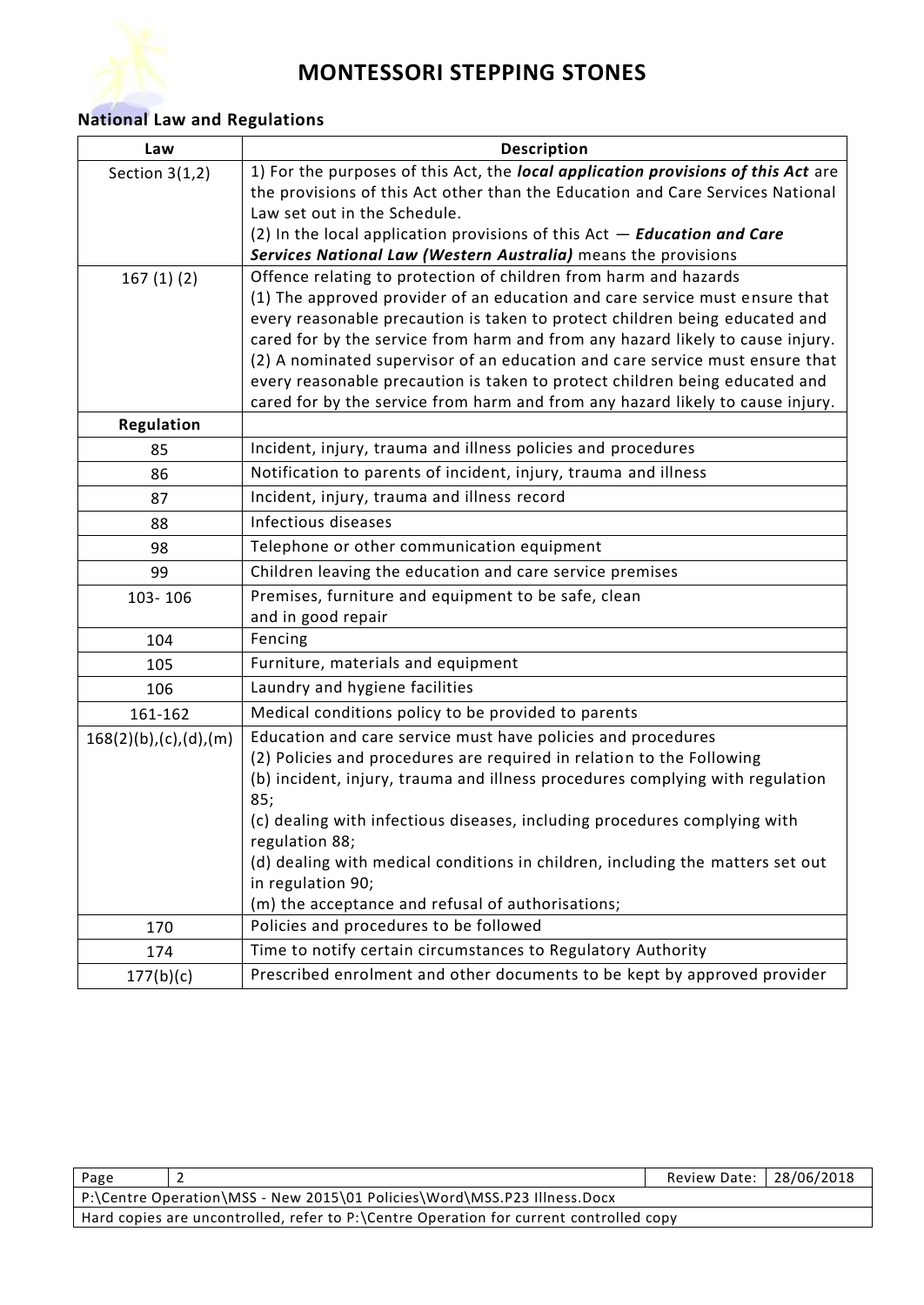

### **National Quality Standard (NQS)**

| Quality<br>Area | Element | <b>Description</b>                                                                                                                                                                |  |
|-----------------|---------|-----------------------------------------------------------------------------------------------------------------------------------------------------------------------------------|--|
|                 | 2.1.1   | Each child's health needs are supported.                                                                                                                                          |  |
|                 | 2.1.4   | Steps are taken to control the spread of infectious diseases and to<br>manage injuries and illness, in accordance with recognised guidelines.                                     |  |
|                 | 2.3.2   | Every reasonable precaution is taken to protect children from harm and<br>any hazard likely to cause injury.                                                                      |  |
|                 | 3.1.2   | Premises, furniture and equipment are safe, clean and well maintained.                                                                                                            |  |
| 4               | 4.1.1   | Educator-to-child ratios and qualification requirements are maintained<br>at all times.                                                                                           |  |
| 7               | 7.3.3   | The Regulatory Authority is notified of any relevant changes to the<br>operation of the service, of serious incidents and any complaints which<br>allege a breach of legislation. |  |

#### **Early Years Learning Framework (EYLF) & Framework for School Age Care in Australia**

| <b>Principles</b>        |                                           |  |
|--------------------------|-------------------------------------------|--|
| <b>Practices</b>         | Responsiveness to children;               |  |
| <b>Learning Outcomes</b> |                                           |  |
|                          | Children have a strong sense of wellbeing |  |

#### **4. DEFINITIONS/PRINCIPLES/STRATEGIES FOR POLICY IMPLEMENTATION**

The Education and Care Services National (WA) Law Act 2012 requires that Montessori Stepping Stones™ (MSS) ,the nominated supervisor and certified supervisor take reasonable care to protect children from foreseeable risk of infection. The Education and Care Services National (WA) Regulations2012 require MSS to take appropriate action to prevent the spread of an infectious disease at the service and to notify parents/guardians as soon as possible if there is an occurrence of an infectious disease at our service.

#### **Children's needs**

Protection from infection; to feel physically and emotionally well, and to feel safe in the knowledge that their wellbeing and individual health care needs will be met when they are not well.

#### **Families' needs**

Families expect that our staff will care for their children appropriately should they become unwell while in our care, and keep them informed about their child's wellbeing whilst at the centre - that their children will be protected from unnecessary exposure to infection.

#### **Educator and Staff needs**

Protection from infection and to receive management support through clear written policies and understanding the issues regarding the care of children who are feeling unwell; (i.e. 1 to 1 with sick child). To be able to maintain good communication with families with clear written policies to give to families so that they take responsibility for their child when sick. To have current information on childhood illness, communicable and notifiable diseases and vaccinations offered to educators at risk.

#### **Management needs**

Educators/staff to take action when they suspect a child is not well enough to be at the centre. For families to co-operate in keeping sick and infectious children away from the service.

| Page                                                                                   |  | Review Date: 28/06/2018 |  |
|----------------------------------------------------------------------------------------|--|-------------------------|--|
| P:\Centre Operation\MSS - New 2015\01 Policies\Word\MSS.P23 Illness.Docx               |  |                         |  |
| Hard copies are uncontrolled, refer to P:\Centre Operation for current controlled copy |  |                         |  |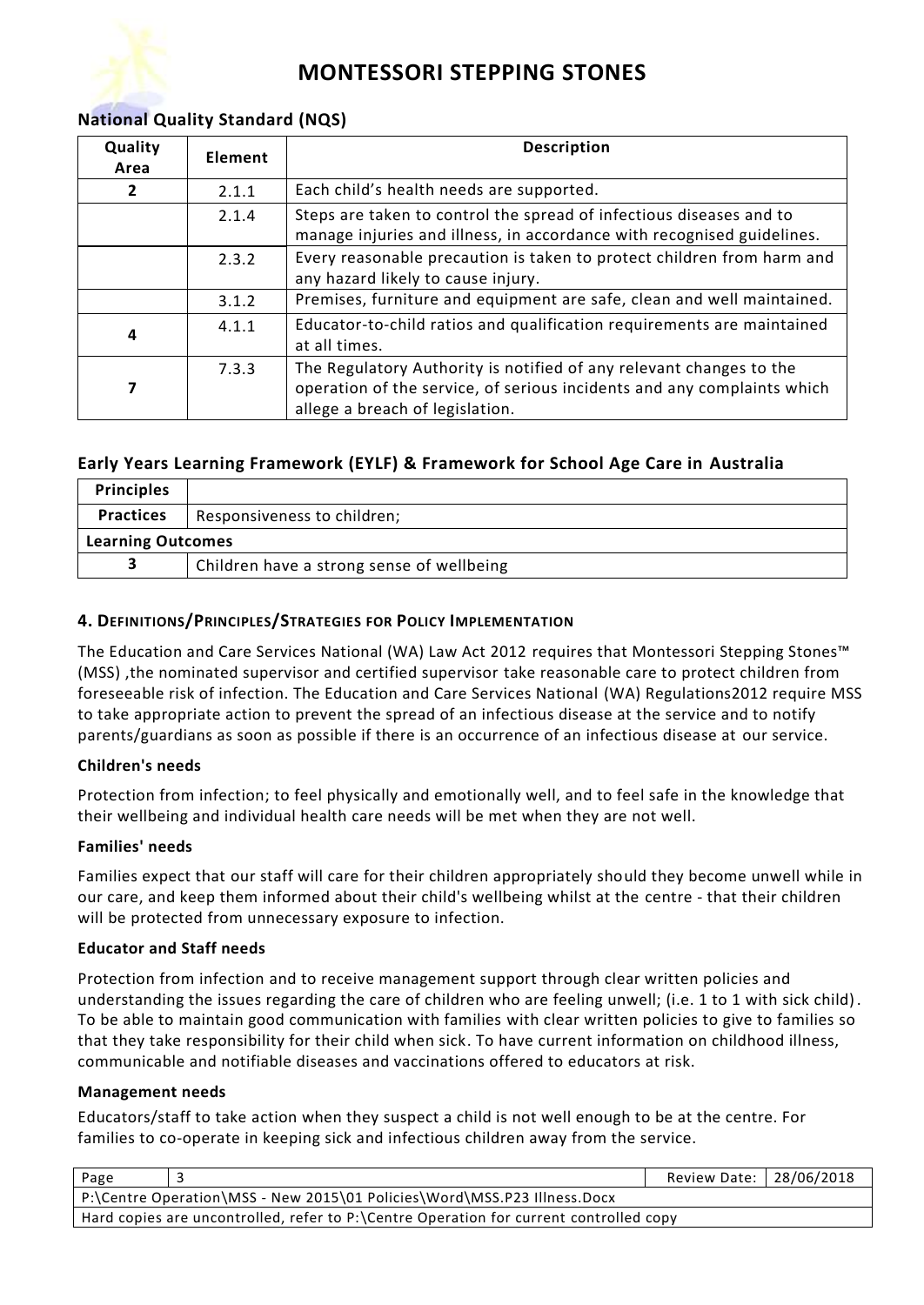#### **Management of unwell children**

Sick children, as defined below, cannot be admitted to the centre to safeguard the health of other children and staff members.

#### **Exclusion criteria**

A child who has any of the following symptoms cannot be admitted to the service:

- $\triangleright$  ear, eye or discoloured nasal discharge;
- $\triangleright$  an undiagnosed rash;
- $\triangleright$  high temperature; (see High Temperature Indicator below)
- $\triangleright$  infectious sores or diseases; (children need a Doctor's clearance before re-admittance)
- $\triangleright$  vomiting and/or abnormally loose bowel actions for that child (exclude for 24 hours after last bout). Montessori Stepping Stones™ (MSS) will contact their local public health unit when 2 or more children or staff present with a gastroenteritis illness at the same time.
- $\triangleright$  any obvious signs of ill health (children with asthma obvious difficulty breathing, barking cough, rib retraction etc.).

Staff with symptoms listed above will not attend work or will be replaced and sent home if they start to display these symptoms while at work. If a staff member has a work-caused illness it will be notified to the WHS regulator as required by work health and safety legislation.

#### **Onset of illness at the centre**

If a child becomes unwell whilst at our centre, the parents/guardians will be notified and asked to pick the child up and remove him or her from care as soon as possible. All illness at the service is recorded on the Child Illness register.

If parents/guardians and/or emergency contacts cannot be contacted or cannot collect the child, relief educators will be organised to care for the child at the parent/guardian's expense. This is to ensure the child can be properly cared for away from the other children (thus reducing the risk of spread of any infection), and the required educator-to-child ratios are maintained for the remainder of the children in care. This information is provided to families at the time of enrolment.

This strategy may not be possible in some areas due to lack of available relief educators. Where this is not possible MSS, the supervisors will need to determine how the sick child can be cared for away from the other children, whilst still maintaining the required educator-to-child ratios. It may be possible for a noncontact staff member (e.g. Coordinator; Administration Assistant; Cook) to care for the child until the parent/guardian arrives to collect the child. Note: food handlers should not care for sick children.

#### **High temperature – Fever**

A fever is a temperature of 38°C or higher. Fever is one of the ways the body fights infection. It can develop slowly, over a few days, or the fever can rise very quickly. Usually, this doesn't have anything to do with the illness that causes the fever.

A normal temperature in children is 36.5°C to 37.5°C, although it depends on their age, what they have been doing, the time of day and at which part of the body you take the temperature.

Body temperature is usually lowest in the early hours of the morning and highest in the late afternoon and early evening.

| Page                                                                                   |  | Review Date:   28/06/2018 |  |  |
|----------------------------------------------------------------------------------------|--|---------------------------|--|--|
| P:\Centre Operation\MSS - New 2015\01 Policies\Word\MSS.P23 Illness.Docx               |  |                           |  |  |
| Hard copies are uncontrolled, refer to P:\Centre Operation for current controlled copy |  |                           |  |  |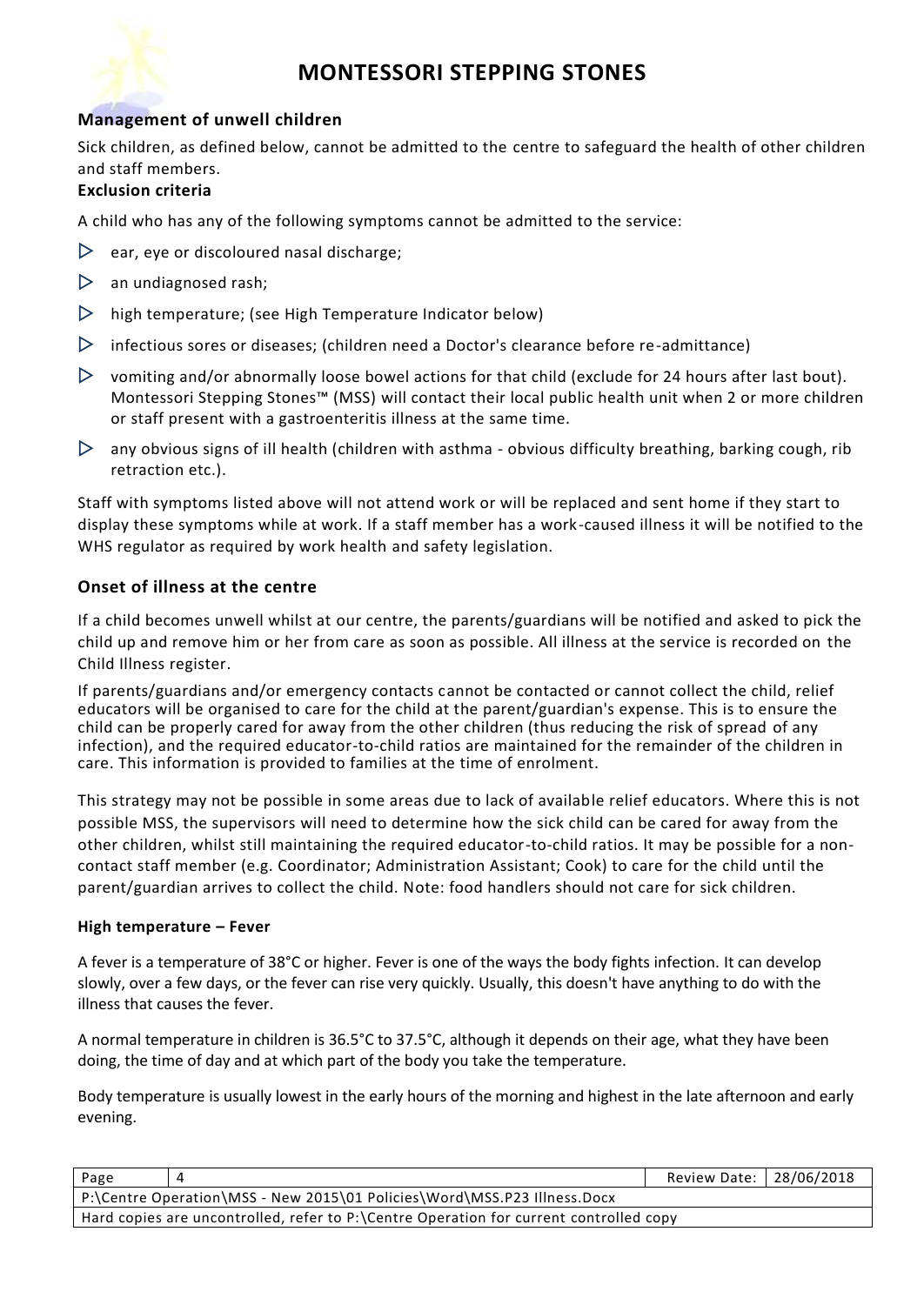

If a child has a temperature of between 37.5°C to 38°C, the parent/guardian will be contacted to inform them of the situation. The child's temperature and condition will be closely monitored, and if the situation remains the same, or improves, the parent/guardian will be informed and the child can remain at the service.

If the temperature rises or the child starts displaying signs of ill health such as drowsiness, paleness, breathing difficulty, less urine than usual or any of the symptoms listed in the exclusion criteria above, the child's parent/guardian will be notified and asked to take the child home. If the parent/guardian cannot attend to collect the child, and the temperature reaches 38°C or above, an ambulance will be called. While waiting for the ambulance educators will take physical steps to try to reduce the child's temperature i.e. removing excess clothing, laying child in a cool place, encouraging the child to drink cool water etc.

If a child has a temperature over 38°C the child's parent/guardian will be contacted and asked to immediately take the child home or seek medical attention. If the parent/guardian or authorised nominees cannot be contacted, an ambulance will be called. While waiting for the ambulance educators will take physical steps to try to reduce the child's temperature i.e. removing excess clothing, laying child in a cool place, encouraging the child to drink cool water etc.

Where a parent/guardian is asked to seek medical advice regarding their child's health, the service will provide (for the Doctor's information), details about the child's symptoms and any illnesses that have recently affected children or educators/staff attending the service. All names other than the said child will be kept confidential. The Doctor will be asked to complete a Doctor's Clearance Certificate Form to pronounce the child fit for child care and that other children are not at risk of infection through exposure to this child, before the child can return to the centre.

In the event of an outbreak of a communicable disease at the service, educators, staff, families, visitors and the local public health unit will be notified immediately and in accordance with the NHMRC recommended notifiable diseases, to help minimise the number of children or staff that become unwell.

#### **Teething**

Parent/guardians should advise the educator when their child is teething so that the child's needs are met.

When the child who is teething becomes unwell and displays symptoms which include:

- $\triangleright$  high temperature, flushed cheeks, drooling, the service will contact the parent/guardian who will either:
	- $\triangleright$  come to the service to collect the child: or
	- ➢ provide written authority via email for the educator to administer **ONE** child dose of analgesic, provided in advance by the parent/guardian. All over the counter medications must also meet policy requirements described in the Medications and Medical Conditions policy.

A child who is teething may be administered more than one dose of the analgesic within the week, but only one dose during each day.

#### **Information for Families**

Children at MSS are at greater risk of catching coughs and colds because of increased exposure to infections in the group care setting. The service will therefore provide information to families about infection control requirements of the service, e.g. hand hygiene, respiratory etiquette.

MSS acknowledges that medications contain potent chemical active agents which affect the body's metabolism and should be treated with due respect and care at all times, and requires families to only use over the counter medications when directed to do so by their child's doctor.

| Page                                                                                   |  | Review Date: 28/06/2018 |  |
|----------------------------------------------------------------------------------------|--|-------------------------|--|
| P:\Centre Operation\MSS - New 2015\01 Policies\Word\MSS.P23 Illness.Docx               |  |                         |  |
| Hard copies are uncontrolled, refer to P:\Centre Operation for current controlled copy |  |                         |  |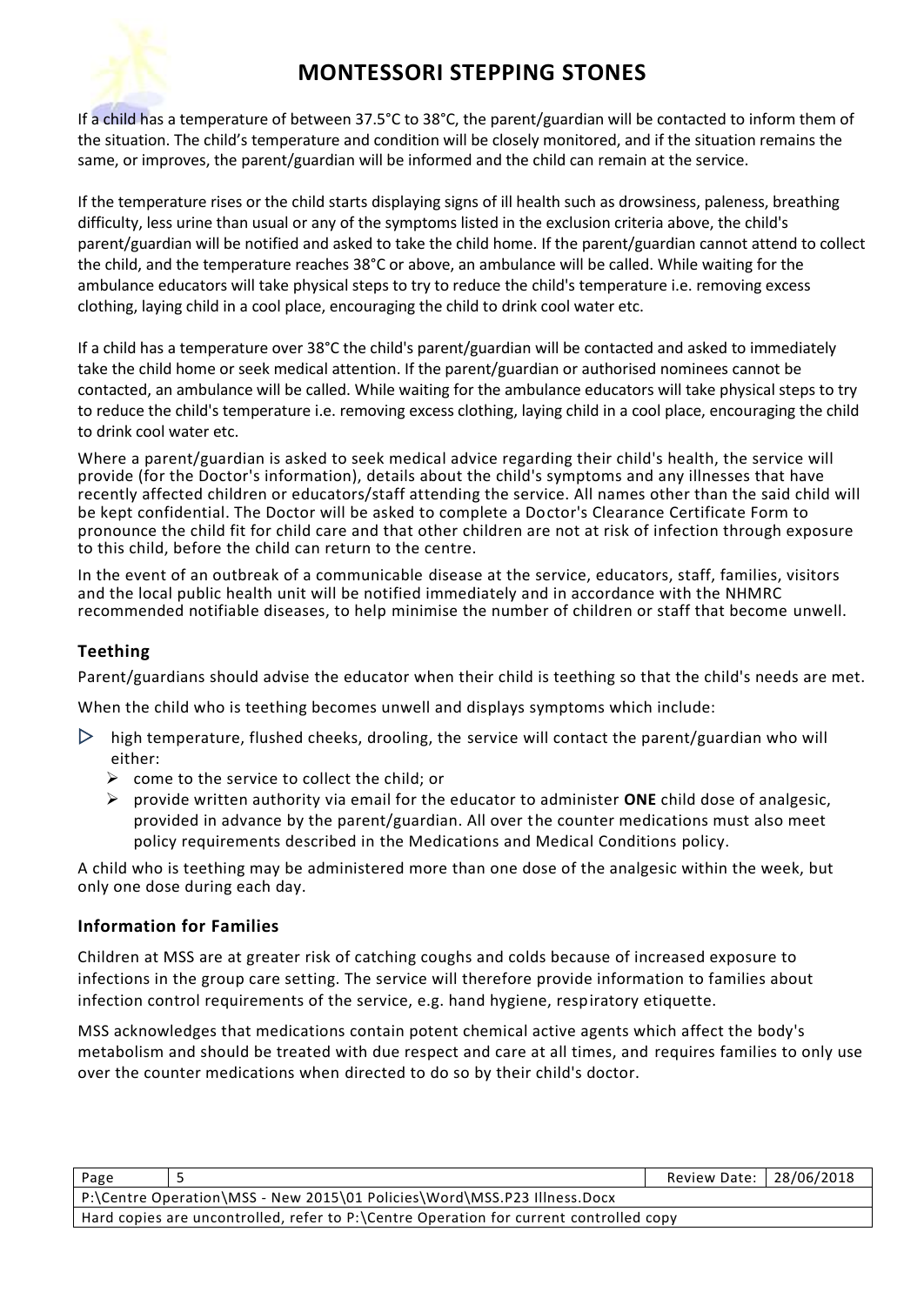

#### **5. RESPONSIBILITY (IES)**

|                                                                  | Full                   |  |
|------------------------------------------------------------------|------------------------|--|
| <b>Policy Process</b><br>MGT, SUP, EDL                           |                        |  |
| <b>Quality Practices, Routines &amp; Tasks</b>                   | SUP, EDL, ED, AED, SFR |  |
| <b>Review/Evaluation</b><br>SUP, EDL, ED, AED, SFR, CO, PFC, 3rd |                        |  |
| Amendment                                                        | MGT, SUP, SFR          |  |

Legend: MGT= Management, SUP=Supervisors, EDL= Educational Leaders, ED=Educator, AED = Assistant Educator, SFR = Safety Rep.,  $CO = Cook$ , PFC = Parent/Custodian,  $3^{rd} = 3^{rd}$  Party,

#### **6. REVIEW, EVALUATION & AMENDMENT**

The **Illness** Policy, Process, Procedure and/or associated Tasks/Forms are to be reviewed as required or immediately if deficiencies are identified (at least once a year from last publishing).

#### **7. QUALITY PRACTICES, ROUTINES AND TASKS**

Useful tools in the implementation of this policy. List our precise steps for achieving each action. Ask yourself when, how, where and who is responsible for what actions.

- $\triangleright$  Accident/Illness/Trauma Report Form;
- Accident & Illness Pattern Feedback Form;
- $\triangleright$  P Authority to Administer or Self Administer Medication Form;

#### **Links to other policies**

- $\triangleright$  Accidents, Emergencies and First Aid;
- $\triangleright$  Educator/Staff Immunisation;
- $\triangleright$  Maintenance of a Safe Environment;
- $\triangleright$  Health, Hygiene and Infection Control;
- $\triangleright$  Medication and Medical Conditions;
- $\triangleright$  Healthy Eating and Safe Food Handling;
- $\triangleright$  Occupational Safety and Health;
- $\triangleright$  Records Management;
- $\triangleright$  Supervision

| Page                                                                                   |  | Review Date:   28/06/2018 |  |
|----------------------------------------------------------------------------------------|--|---------------------------|--|
| P:\Centre Operation\MSS - New 2015\01 Policies\Word\MSS.P23 Illness.Docx               |  |                           |  |
| Hard copies are uncontrolled, refer to P:\Centre Operation for current controlled copy |  |                           |  |